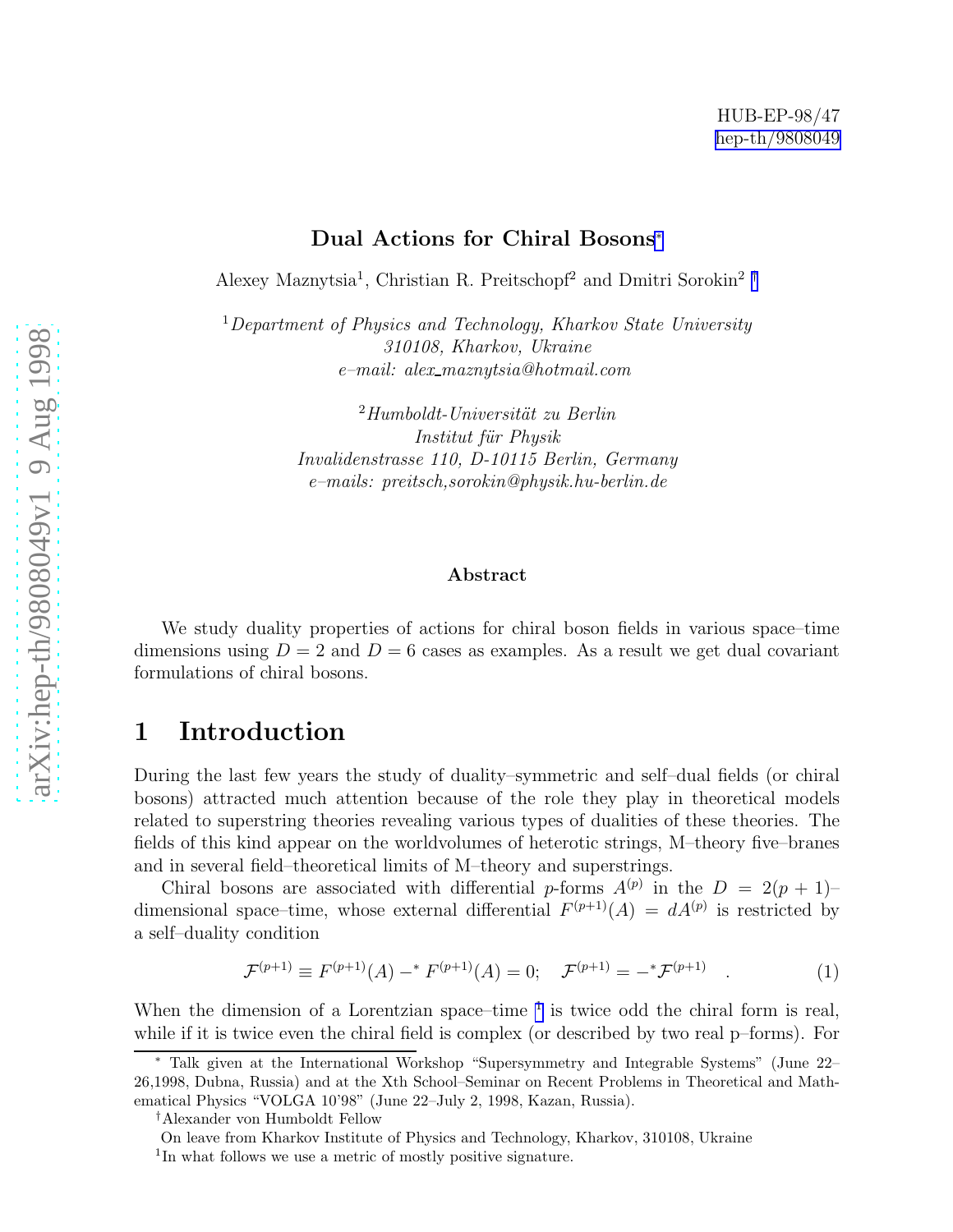<span id="page-1-0"></span>instance, in the  $D = 4$  case  $(p = 1)$  a field theory with two vector potentials whose field strengths are connected by the duality relation [\(1](#page-0-0)) describes duality–symmetric Maxwell electrodynamics [\[1](#page-8-0)]–[[5](#page-8-0)].

The first–order differential equation([1\)](#page-0-0) is an equation of motion which defines the dynamics of the chiral boson. This feature distinguishes chiral bosons from other bosonic fields whose equations of motion are usually second–order differential equations. Thus it seems natural to try to construct an action for chiral bosons in a first order form [\[6](#page-8-0), [7\]](#page-8-0). In such a formulation eq. [\(1\)](#page-0-0) appears as the equation of motion of an auxiliary Lagrange multiplier field. It turns out that for the Lagrange multiplier itself not to carry propagating degrees of freedom one has to introduce an infinite number of auxiliary fields "compensating" the dynamics of each other.

An action of another kind (which will be the subject of our discussion) [\[4](#page-8-0), [5](#page-8-0), [8\]](#page-8-0) is quadratic in field strengths and contains only one auxiliary scalar field ensuring manifest Lorentz invariance of the construction. This formulation is a covariant generalization of non manifestly space-time invariant actions for chiral bosons [\[1, 2,](#page-8-0) [3, 9, 10](#page-8-0)] and it has been used for the construction of the effective action for the M–theory super–five–brane [\[11](#page-8-0)]coupled to a duality–symmetric  $D = 11$  supergravity [[12](#page-8-0)], Type IIB supergravity [[13\]](#page-8-0) and for some other models [\[14](#page-8-0)].

In this paper we discuss duality properties of the covariant chiral boson action in diverse space–time dimensions considering the  $D = 2$  and  $D = 6$  cases as examples. The results obtained for the six–dimensional chiral boson represent basic duality features inherent to this formulation in any space–time dimension[[15](#page-8-0)].

## 2 Doubly Self–Dual Action In  $D = 2$

We begin with the simplest two–dimensional free chiral boson model. The literature devoted to studying  $D = 2$  chiral bosons and their quantization is very extensive, and we are able to refer the reader only to some of the papers where different approaches were addressed[[9, 6\]](#page-8-0), [\[16](#page-8-0)]–[\[19](#page-9-0)].

In the D = 2 case the chiral boson field is a scalar whose "field strength"  $F_m(\phi) = \partial_m \phi$ satisfies the following on–shell self–duality condition

$$
\mathcal{F}_m(\phi) = \partial_m \phi - \epsilon_{mn} \partial^n \phi = 0, \quad \mathcal{F}_m(\phi) = -\epsilon_{mn} \mathcal{F}^n(\phi)
$$
 (2)

This condition can be obtained from the action [\[5, 8\]](#page-8-0)

$$
S = \int d^2x \left[-\frac{1}{2}F_m(\phi)F^m(\phi) + \frac{1}{2(\partial_r a)(\partial^r a)}(\partial^m a \mathcal{F}_m(\phi))^2\right],\tag{3}
$$

where  $a(x)$  is the auxiliary scalar field mentioned above. It enters the action in a non– polynomial way, and to avoid singularities, we require  $(\partial_r a)(\partial^r a) \neq 0$ . This condition reflects a non–trivial topological structure of this theory and is present in the formulations of this kind in any space-time dimension.

The action (3) possesses the following set of local symmetries[[5](#page-8-0), [8](#page-8-0), [20](#page-9-0)]

$$
\delta a = \varphi(x), \qquad \delta \phi = \frac{\varphi}{(\partial a)^2} \mathcal{F}^m(\phi) \partial_m a,\tag{4}
$$

$$
\delta \phi = f(a(x)),\tag{5}
$$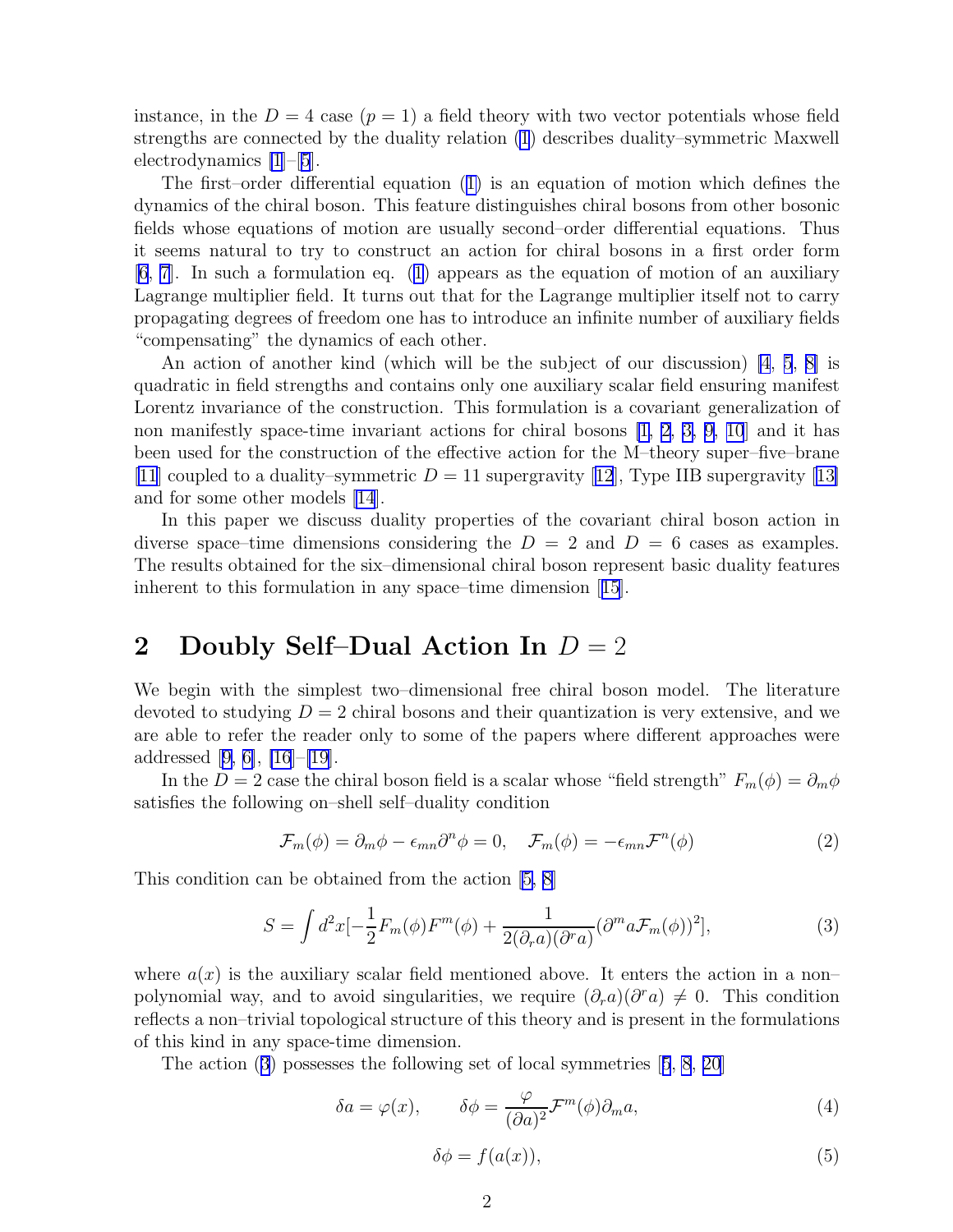<span id="page-2-0"></span>with the parameters  $\varphi(x)$  and  $f(a)$ , respectively. Note that the latter depends on x only through the field  $a(x)$  and there is no any first class constraint associated with this symmetry. The only first class constraint, which one finds in the Hamiltonian formulation ofthis model, generates the symmetry  $(4)$  $(4)$  $(4)$  [\[8](#page-8-0)]. The self-duality condition [\(2](#page-1-0)) appears as ageneral solution to the  $\phi$ -field equations of motion, obtained from the action ([3](#page-1-0)), upon gauge fixing the symmetries([4\)](#page-1-0) and [\(5](#page-1-0)).

Now let us study the duality properties of this action. There are two fields which can be dualized,  $\phi(x)$  and  $a(x)$ .

To get the  $\phi$ -dual formulation, we replace [\(3](#page-1-0)) with

$$
S = \int d^2x \left[-\frac{1}{2}F_m F^m + \frac{1}{2(\partial_r a)(\partial^r a)} (\partial^m a \mathcal{F}_m)^2 + G^m (F_m - \partial_m \phi)\right].\tag{6}
$$

In this action  $F_m$  and  $G_m$  are regarded as independent vector fields and  $\mathcal{F}_m \equiv F_m - \epsilon_{mn} F^n$ . The classical equivalence of the actions [\(3](#page-1-0)) and (6) is evident. Varying (6) with respect to the Lagrange multiplier  $G_m$  we obtain

$$
F_m = \partial_m \phi,
$$

whichyields  $(3)$  $(3)$  when substituted into  $(6)$ . The variation of the action  $(6)$  with respect to  $F_m$  regarded as another auxiliary field produces an expression for  $G_m$  in terms of  $F_m$ which,when substituted into  $(3)$  $(3)$ , results in a dual action. If we perform this procedure, we shall realize that the dual action obtained this way coincides with([3\)](#page-1-0), so the action ([3\)](#page-1-0) is self–dual with respect to the dualization of the chiral boson field. Note that this situation happens for the free chiral boson model in any even space–time dimension and reflects the basic (self–duality) property of the chiral bosons. The reader may find an explicitproof of this self-duality of  $D = 2$  and  $D = 4$  chiral boson actions in [[15\]](#page-8-0).

Consider now the properties of([3\)](#page-1-0) with respect to the dualization of the auxiliary scalar $a(x)$ . In order to do this we replace ([3\)](#page-1-0) with the following classically equivalent action

$$
S = \int d^2x \left[-\frac{1}{2}F_m(\phi)F^m(\phi) + \frac{1}{2u^r u_r}(u^m \mathcal{F}_m(\phi))^2 + v^m(u_m - \partial_m a)\right]
$$
(7)

which contains the independent auxiliary fields  $v^m$  and  $u^m$ . The equation of motion for the field  $v^m$  is

$$
u_m = \partial_m a. \tag{8}
$$

It reduces the model to the one described by([3\)](#page-1-0).

The variation of  $(7)$  with respect to  $u^m$  produces the constraint

$$
v^m = \frac{1}{(u^r u_r)^2} \epsilon^{mn} u_n (u^p \mathcal{F}_p(\phi))^2,
$$
\n<sup>(9)</sup>

from which it follows, in particular, that the normalized vectors  $u^m$  and  $v^m$  are dual to each other <sup>2</sup>:

$$
\frac{u^m}{\sqrt{(u)^2}} = \epsilon^{mn} \frac{v_n}{\sqrt{-(v)^2}}.
$$
\n(10)

<sup>&</sup>lt;sup>2</sup>Note that this relation holds only off the mass shell, i.e. when  $\mathcal{F}_m$  is non–zero and the relation (9) is non–degenerate.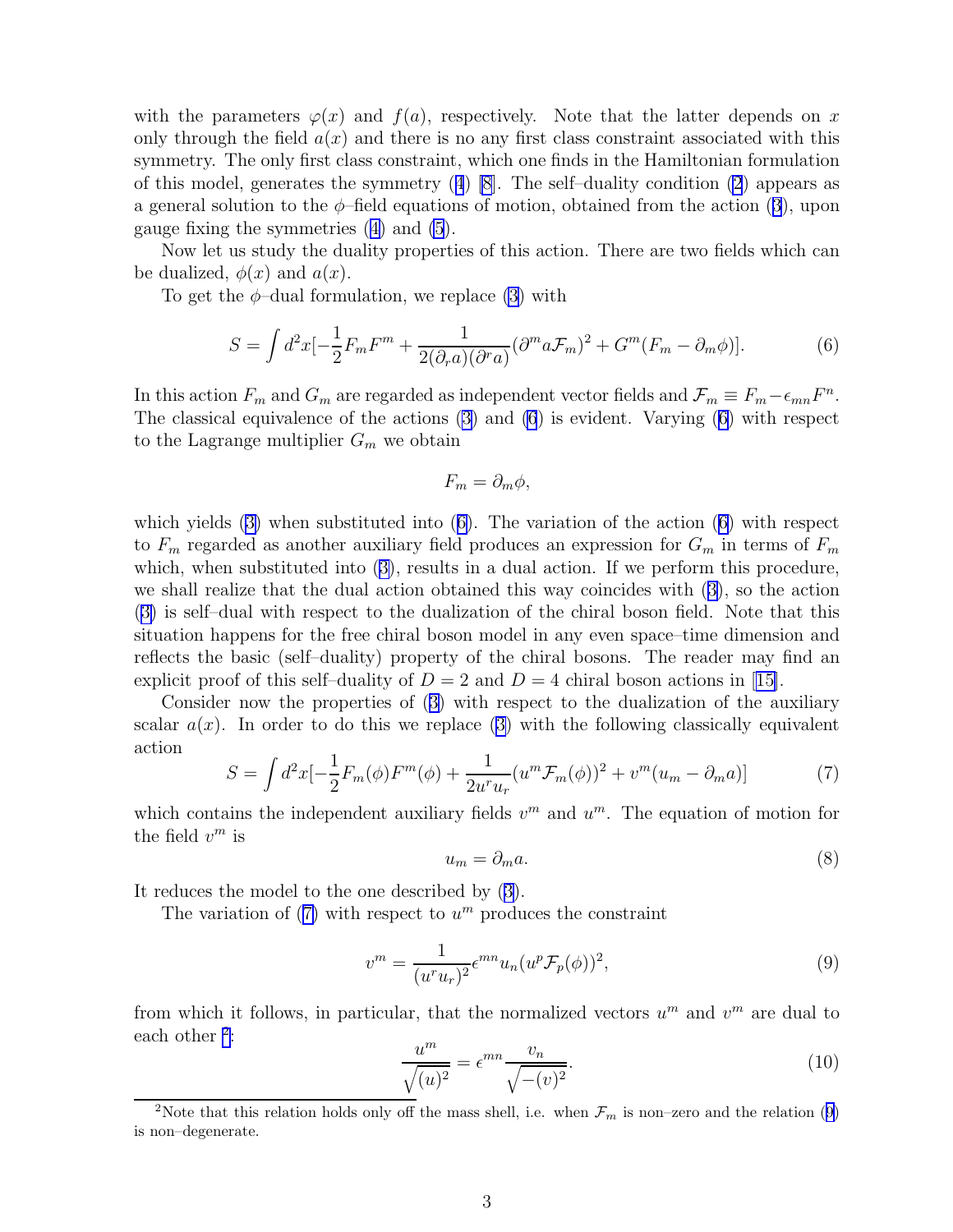<span id="page-3-0"></span>Substituting [\(9](#page-2-0)) into([7\)](#page-2-0), we get

$$
S = \int d^2x \left[-\frac{1}{2}F_m(\phi)F^m(\phi) - \frac{1}{2v^rv_r}(v^m \mathcal{F}_m(\phi))^2 + a(\partial_m v^m)\right].\tag{11}
$$

The equation of motion of the field  $a(x)$  allows us to express  $v^m$  as

$$
v^m = \epsilon^{mn} \partial_n b,\tag{12}
$$

where  $b(x)$  is a scalar field. Inserting this expression back into the action (11) and taking intoaccount the anti-self-duality of  $\mathcal{F}^m(\phi)$ , we recover the action ([3\)](#page-1-0) with the field  $a(x)$ replacedby  $b(x)$ . Thus, the action ([3](#page-1-0)) describing the free two–dimensional chiral scalar is self-dual with respect to the dualization of the auxiliary scalar field  $a(x)$  as well.

### 3 Dual Actions in  $D = 6$

The situation changes when we consider such a dualization in a space–time of higher dimension. Double self-duality which we observed in  $D = 2$  is due to the duality relation betweenscalars ([8\)](#page-2-0), ([10](#page-2-0)) and (12), which hold only in  $D = 2$ . In higher space–time dimensions scalars are dual to tensors of a rank D−2 > 0 and therefore the field contents of the dual actions will have no chance to coincide anymore. In this Section we demonstrate this fact with the example of a free chiral boson in  $D = 6$ .

A six-dimensional chiral boson field is a real antisymmetric field  $A_{mn}$ ,  $(m, n = 0, ..., 5)$ whose field strength

$$
F_{mnp}(A) = \partial_m A_{np} + \partial_n A_{pm} + \partial_p A_{mn}
$$
\n(13)

is restricted (on the mass shell) by the self–duality condition

$$
\mathcal{F}_{mnp}(A) = F_{mnp}(A) - \frac{1}{3!} \epsilon_{mnpqrs} F^{qrs}(A) = 0, \quad \mathcal{F}_{mnp}(A) = -\frac{1}{3!} \epsilon_{mnpqrs} \mathcal{F}^{qrs}(A). \tag{14}
$$

A $D = 6$  analogue of the action [\(3](#page-1-0)) is [[8](#page-8-0)]

$$
S = \int d^6x \left[-\frac{1}{6}F_{mnp}(A)F^{mnp}(A) + \frac{1}{2(\partial_r a)(\partial^r a)}\partial^m a \mathcal{F}_{mnp}(A)\mathcal{F}^{npq}(A)\partial_q a\right],\tag{15}
$$

This action is invariant with respect to the following local transformations of the fields  $a$ and  $A^{mn}$  [[8\]](#page-8-0):

$$
\delta a = \varphi(x), \qquad \delta A_{mn} = \frac{\varphi}{2(\partial a)^2} \mathcal{F}_{mnp}(A) \partial^p a; \qquad (16)
$$

$$
\delta A_{mn} = \partial_{[m} \Phi_{n]};\tag{17}
$$

$$
\delta A_{mn} = \Psi_{[m}\partial_{n]}a. \tag{18}
$$

Notethat in contrast to the two–dimensional model  $(3)$  $(3)$  all the symmetries  $(16)$ – $(18)$  are full–fledged local symmetries (i.e. in the Hamiltonian formulation of the model there is a first class constraint associated with each of these symmetries). Using these symmetries, we can reduce the general solution of the equations of motion of  $A_{mn}$  derived from (15) to the self–duality condition (14).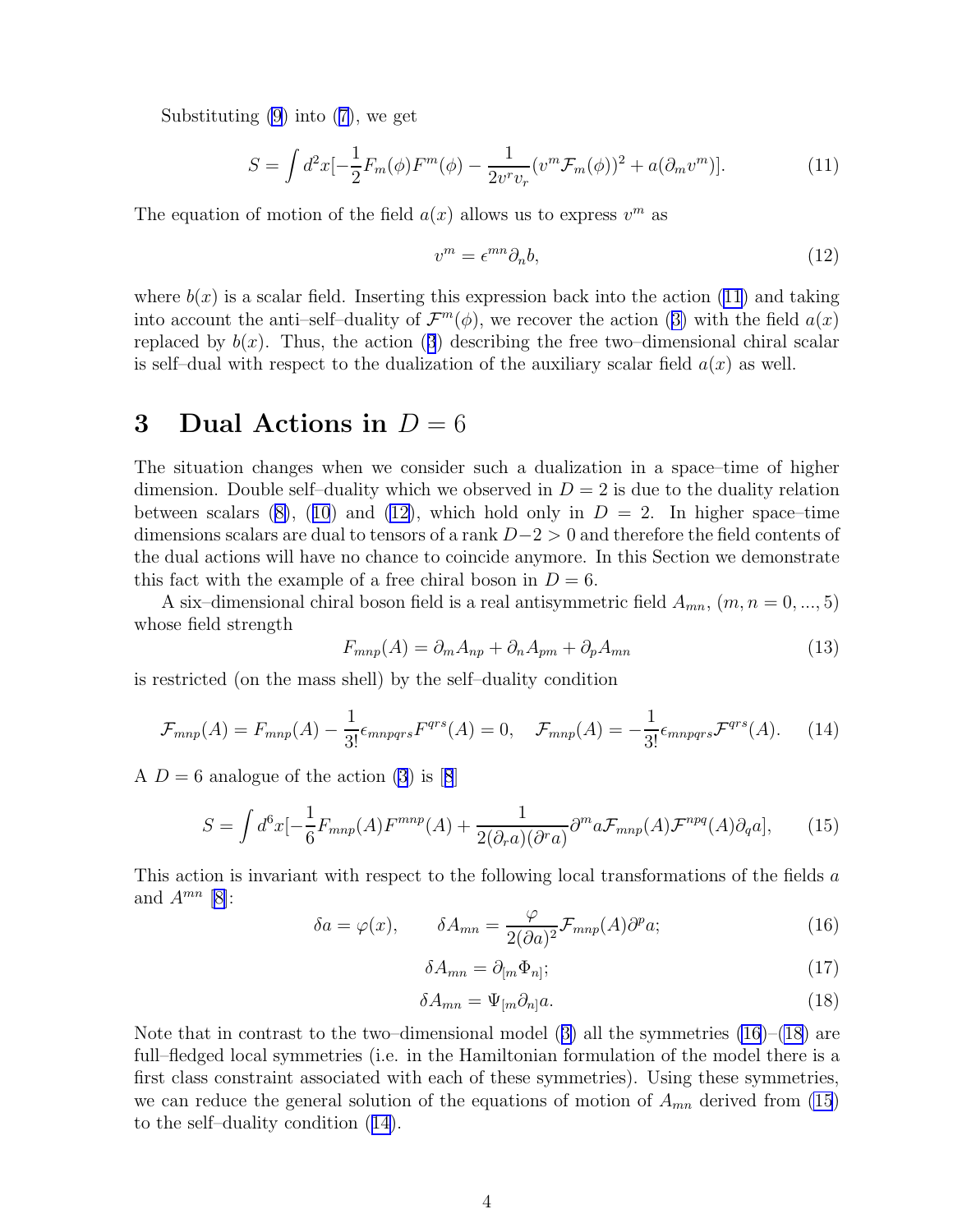<span id="page-4-0"></span>Consider now the duality properties of the action([15\)](#page-3-0) with respect to the duality transform of the field  $a(x)$ . In order to do this (as in the previous Section) we replace ([15](#page-3-0)) by

$$
S = \int d^6x \left[-\frac{1}{6}F_{mnp}(A)F^{mnp}(A) + \frac{1}{2u^ru_r}u^m \mathcal{F}_{mnp}(A)\mathcal{F}^{npq}(A)u_q + v^m(u_m - \partial_m a)\right], \tag{19}
$$

which is equivalent to  $(15)$  as a consequence of the equation of motion of the Lagrange multiplier  $v^m$ . The variation of this action with respect to the field  $u^m$  gives an expression for  $v^m$  in terms of other fields

$$
vm = -\frac{1}{u2} \mathcal{F}^{mnp}(A) \mathcal{F}_{npq}(A) uq + \frac{1}{(u2)2} um un \mathcal{F}_{npq}(A) \mathcal{F}^{pqr}(A) ur,
$$
 (20)

or, because of the anti–self–duality of  $\mathcal{F}^{mnp}(A)$ 

$$
v^{m} = \frac{1}{2(u^{2})^{2}} \varepsilon^{mlnpqr} u_{l} \mathcal{F}_{nps} u^{s} \mathcal{F}_{qrt} u^{t}
$$
\n
$$
\tag{21}
$$

from which it follows that, in particular, the vectors  $u^m$  and  $v^m$  are orthogonal

$$
u^m v_m = 0,\t\t(22)
$$

and

$$
\frac{1}{2u^r u_r} u^m \mathcal{F}_{mnp}(A) \mathcal{F}^{npq}(A) u_q = -\frac{1}{2v^r v_r} v^m \mathcal{F}_{mnp}(A) \mathcal{F}^{npq}(A) v_q + 2\tilde{\mathcal{F}}^m \tilde{\mathcal{F}}_m,\tag{23}
$$

where

$$
\tilde{\mathcal{F}}_m \equiv \frac{1}{\sqrt{u^2 v^2}} \mathcal{F}_{mnp} v^n u^p. \tag{24}
$$

Taking into account eq. (20) and the self-duality of  $\mathcal{F}^{mnp}(A)$ , one can show that the second term on the r.h.s. of  $(23)$  vanishes identically. To see this, replace one of  $v<sup>n</sup>$  in  $\tilde{\mathcal{F}}^m \tilde{\mathcal{F}}_m$  with its expression (21), then

$$
\tilde{\mathcal{F}}^m \tilde{\mathcal{F}}_m = \frac{1}{2(u^2)^2 \sqrt{u^2 v^2}} \tilde{\mathcal{F}}_m \mathcal{F}^{mnp} u_p \varepsilon_{n \tr_1 r_2 s_1 s_2} u^l \mathcal{F}^{r_1 r_2 s} u_s \mathcal{F}^{s_1 s_2 t} u_t.
$$
\n(25)

Now replace the second  $\mathcal{F}^{mnp}$  on the right hand side of (25) with its antiselfdual and "eliminate" two epsilon–tensors. Eq. (25) takes the form

$$
\tilde{\mathcal{F}}^m \tilde{\mathcal{F}}_m = \frac{2}{(u^2)\sqrt{u^2 v^2}} \tilde{\mathcal{F}}_m \mathcal{F}^{mnp} u_p \mathcal{F}^{rst} u_t \mathcal{F}_{nrs}.
$$
\n(26)

In virtue of (20) the last two  $\mathcal F$  in (26) can be replaced with  $v^m$  which results in

$$
\tilde{\mathcal{F}}^m \tilde{\mathcal{F}}_m = -2 \tilde{\mathcal{F}}^m \tilde{\mathcal{F}}_m, \quad \Rightarrow \quad \tilde{\mathcal{F}}^m \tilde{\mathcal{F}}_m = 0.
$$

Substituting (23) with  $\tilde{\mathcal{F}}^m \tilde{\mathcal{F}}_m = 0$  into the action (19), we get

$$
S = \int d^6x \left[-\frac{1}{6}F_{mnp}(A)F^{mnp}(A) - \frac{1}{2v^rv_r}v^m \mathcal{F}_{mnp}(A)\mathcal{F}^{npq}(A)v_q + a\partial_m v^m\right].\tag{27}
$$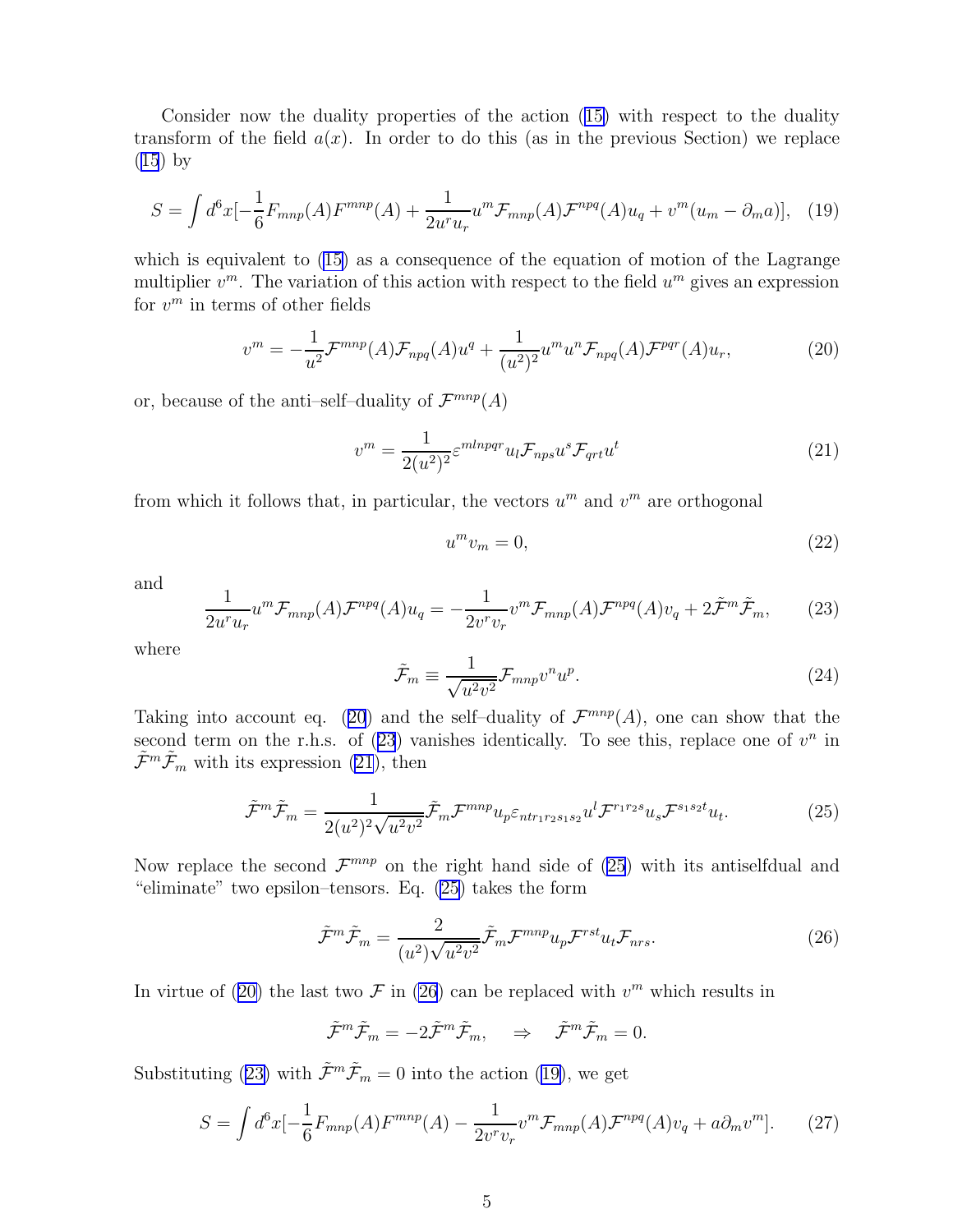<span id="page-5-0"></span>Then, solving the dynamical equation of the field  $a(x)$  we express  $v^m(x)$  in terms of a 4-form field  $B_{mnpq}$ :

$$
v^m = \epsilon^{mnpqrs} \partial_n B_{pqrs},
$$

andsubstituting this expression into  $(27)$  $(27)$  we obtain the dual action for the  $D = 6$  chiral boson in the following form

$$
S = \int d^6x \left[-\frac{1}{6}F_{mnp}(A)F^{mnp}(A) - \frac{1}{2v^rv_r}v^m \mathcal{F}_{mnp}(A)\mathcal{F}^{npq}(A)v_q\right],\tag{28}
$$

$$
v^m = \epsilon^{mnpqrs}\partial_n B_{pqrs}.
$$

We see that, as in the  $D=2$  case, the vector fields  $u^m$  and  $v^m$  are dual to each other in a sense that  $u^m$  is the "field strength" of the scalar field  $a(x)$  and  $v^m$  is the dual "field strength" of the 4-form field  $B_{mnpq}$ . Therefore, as we expected, the dual action (28) does not coincide with the initial one. Moreover it has a different symmetry structure. Eq. (28) is invariant under the following local transformations

$$
\delta B_{mnpq} = \partial_{[m} C_{npq]};
$$
  
\n
$$
\delta B_{mnpq} = \epsilon_{mnpqrs} v^r \Lambda^s, \quad \delta A_{mn} = 2\epsilon_{mnpqrs} \mathcal{F}^{pqt} v_t v^r \Lambda^s,
$$
  
\n
$$
\delta v^m = \Lambda^n \partial_n v^m - v^n \partial_n \Lambda^m + v^m \partial_n \Lambda^n,
$$
\n(29)

 $(C_{mnp}$  and  $\Lambda_m$  are the parameters), and under

$$
\delta A_{mn} = \frac{1}{\sqrt{v^2}} \epsilon_{mnpqrs} v^p \Phi^{qrs},\tag{30}
$$

where the parameter  $\Phi^{mnp}$  is restricted by the differential condition

$$
v^t \partial_t \left[ \frac{1}{\sqrt{v^2}} \epsilon_{mnpqrs} v^p \Phi^{qrs} \right] - (\partial_{[m} v^t) \frac{1}{\sqrt{v^2}} \epsilon_{n]tpqrs} v^p \Phi^{qrs} = 0. \tag{31}
$$

Because of this restriction eq. (30) is not a conventional local symmetry and is an analogue of the symmetry [\(5](#page-1-0)) of the chiral scalar action([3](#page-1-0)). In order to see this consider (30) in the gauge

$$
\frac{v^m}{\sqrt{v^2}} = n^m, \quad n^m = const,
$$
\n(32)

which we can impose using the symmetry  $(29)$ . Now eq.  $(31)$  takes the following form

$$
n^t \partial_t [\epsilon_{mnpqrs} n^p \Phi^{qrs}(x)] = 0,
$$

which is solved in terms of an arbitrary 3–form depending on five independent arguments

$$
\Phi_{mnp} = \Phi_{mnp}(y), \quad y^m = x^m - n^m (n_p x^p),
$$

which are coordinates transversal to the vector  $n^m$ . If we consider the symmetry [\(5](#page-1-0)) in the non–covariant gauge  $a = n^m \epsilon_{mn} x^n$ , we will see that its parameter also depends on the coordinates transversal to the vector  $n^m$ .

Using the symmetries (29) and (30) one can reduce the equations of motion of  $A_{mn}$ 

$$
\partial_m(\frac{1}{v^2}v^{[m}\mathcal{F}^{np]q}(A)v_q) = 0,\tag{33}
$$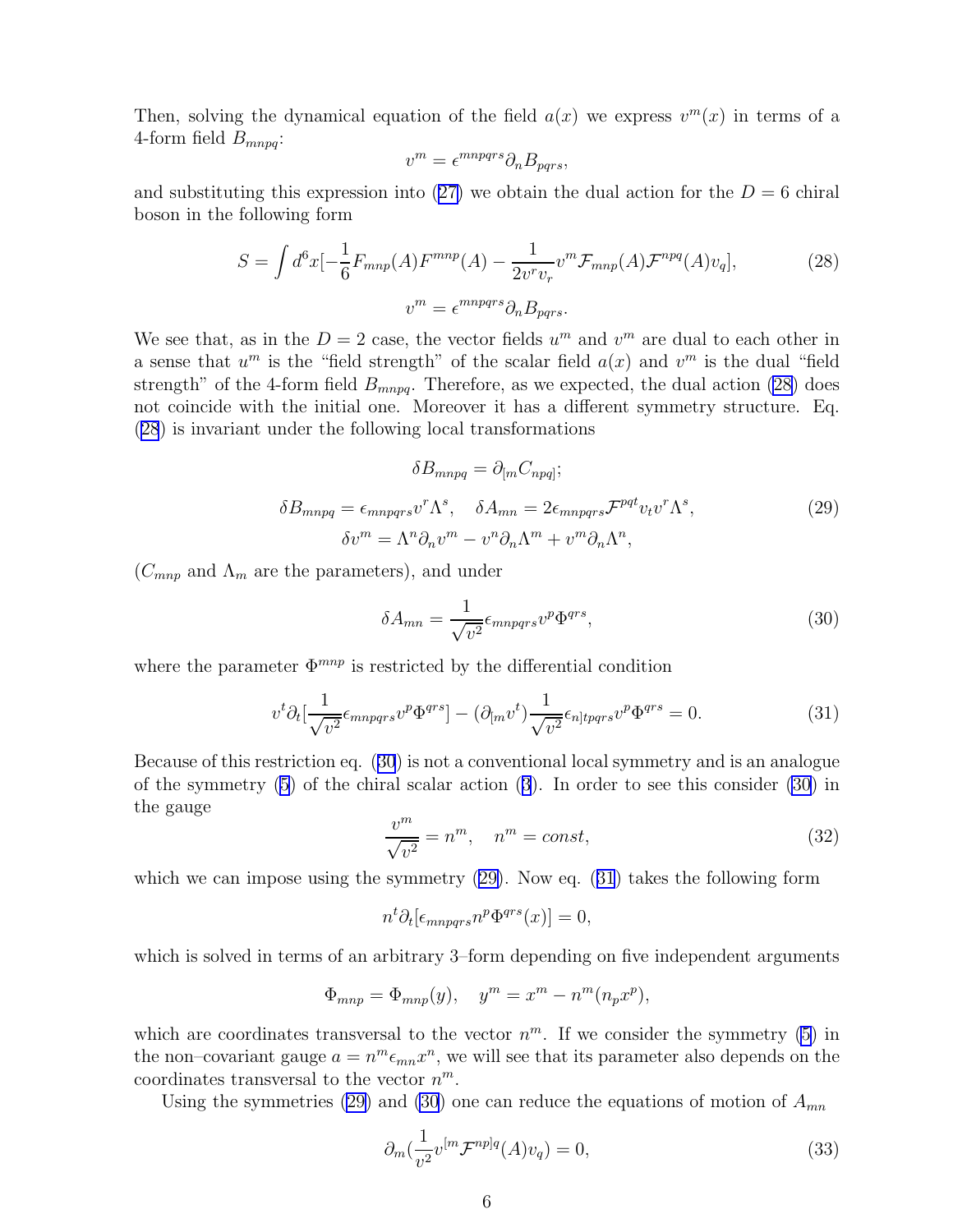<span id="page-6-0"></span>whichfollow from  $(28)$ , to the self-duality condition  $(14)$  $(14)$ . Thus, the dual actions  $(15)$ and [\(28](#page-5-0)) both give a consistent description of the six–dimensional free chiral boson field.

It is instructive to note that in the gauge [\(32](#page-5-0)) the equations of motion([33](#page-5-0)) can be reduced to Maxwell–type equations for a self–dual 3–form field strength. To see this notice that the following identity holds for any  $F^{(3)} = dA^{(2)}$ 

$$
\partial^m \epsilon_{mnpqrs} n^q F^{rst}(A) n_t = -\frac{1}{3} (n^m \partial_m) \epsilon_{npqrs} n^q F^{rst}(A).
$$

Usingthis identity one can rewrite eqs. ([33\)](#page-5-0) (with  $v^m$  satisfying ([32\)](#page-5-0)) in the form

$$
\partial_m \mathcal{T}^{mnp} = 0,
$$

where

$$
\mathcal{T}^{mnp} = 3n^{[m}F^{np]q}(A)n_q + \frac{1}{2}\epsilon^{mnpqrs}n_qF_{rst}(A)n^t \equiv \frac{1}{6}\epsilon^{mnpqrs}\mathcal{T}_{qrs}
$$

is a self-dual combination of  $F_{mnp}$ . We observe that the corresponding anti-self-dual combination of  $F_{mnp}$  does not enter the  $A_{mn}$ -field equations of motion and, hence, decouples from the classical degrees of freedom. This implies from a somewhat different point of view that the model under consideration indeed has the required properties to reproduce the self–duality condition [\(14](#page-3-0)) and describes the dynamics of a single chiral boson.

#### 4 Dual Actions With External Sources

In this Section we discuss the problem of coupling chiral boson fields to external field sources.As in the previous Section we will use the  $D = 6$  case as an example [[21](#page-9-0)], [[22\]](#page-9-0).

If the  $D = 6$  gauge field  $A_{mn}$  were not self-dual the action [\(15\)](#page-3-0) would not contain the second term, and its minimal coupling to external field sources would be described solely by the standard term

$$
S_{int} = -\int d^6x j^{mn} A_{mn},\qquad(34)
$$

where  $j^{mn}$  is a conserved charged current  $(\partial_m j^{mn} = 0)$ . The conservation of the current ensures the gauge symmetry of the action under  $A_{mn} \to A_{mn} + \partial_{[m} \varphi_{n]}$ .

In the case of the chiral field the situation with coupling becomes much more complicated. The interaction terms must be now compatible with the symmetry structure ([16](#page-3-0))–[\(18](#page-3-0)) of the free self–dual theory. To find this term notice that, because of self– duality, the equation of motion of the chiral field coincides with the Bianchi identities for its field strength. Therefore, in order to introduce sources while maintaining the self– duality condition([14\)](#page-3-0), one should require them to possess equal "electric" and "magnetic" charges, that is to be dyons. This leads to a modification of the Bianchi identities which acquire non–zero right hand side. This means that the field strength is not simply the curl of the gauge field potential anymore and includes a so called "Dirac membrane" (a two–dimensional analogue of the Dirac string[[23\]](#page-9-0)) which accumulates on its surface singularities of the chiral gauge fields associated with the charged sources. The Dirac membrane is described by an antisymmetric tensor  $S_{mnp}$  which, by definition, satisfies the equation

$$
\partial_m S^{mnp} = j^{np}.\tag{35}
$$

Thus, in general,  $S_{mnp}$  is a nonlocal solution of (35) in terms of the current.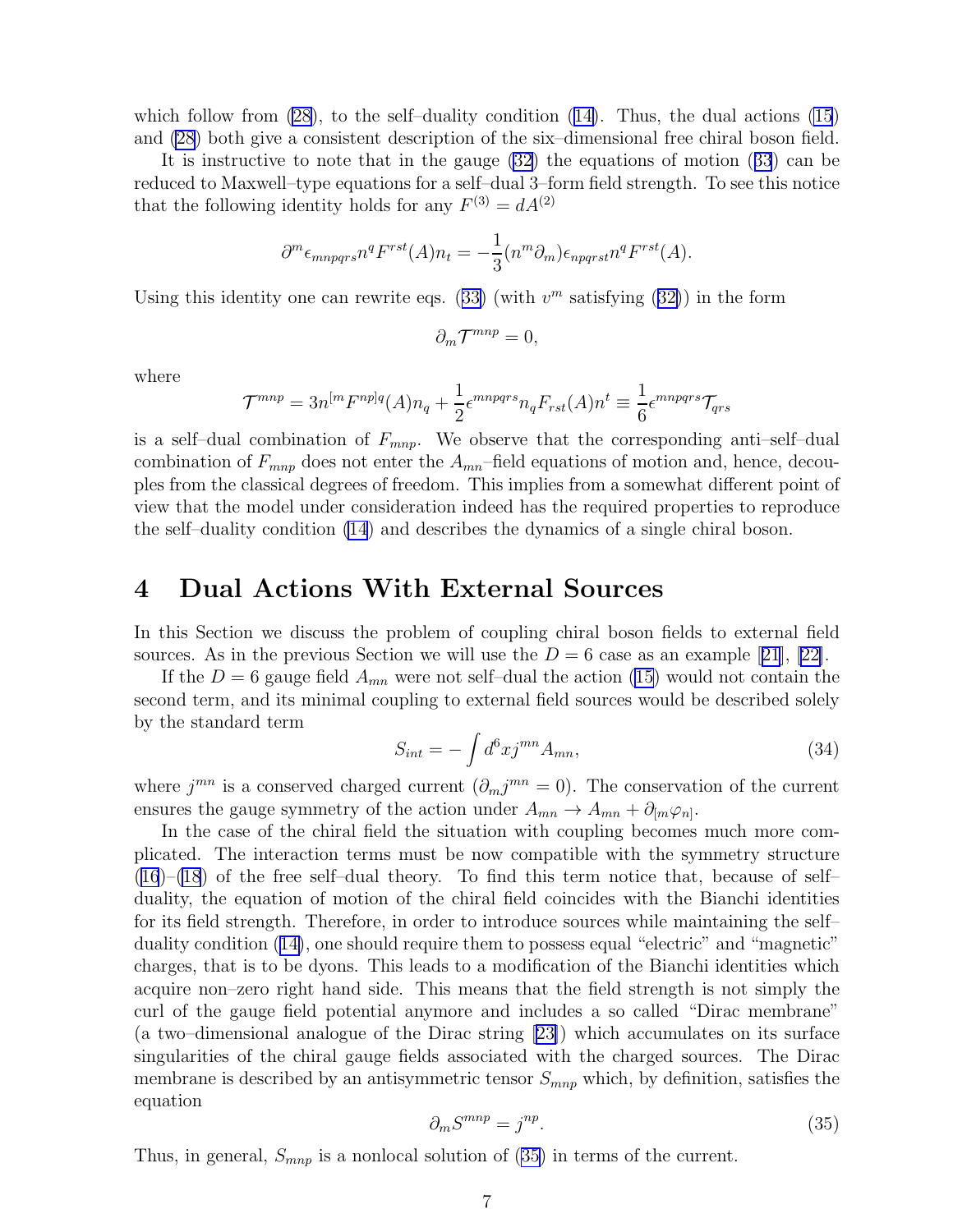The chiral gauge field strength now gets modified as follows

$$
F_{mnp}(A) \to \hat{F}_{mnp} \equiv F_{mnp}(A) + \frac{1}{6} \epsilon_{mnpqrs} S^{qrs},\tag{36}
$$

and the action describing the coupling of the chiral boson to charged sources has the form [\[22](#page-9-0)]

$$
S = \int d^6x \left[-\frac{1}{6}\hat{F}_{mnp}(A)\hat{F}^{mnp}(A) + \frac{1}{2(\partial_r a)(\partial^r a)}\partial^m a\hat{F}_{mnp}(A)\hat{F}^{npq}(A)\partial_q a - j^{mn}A_{mn}\right].
$$
 (37)

Itis invariant under  $(16)$  $(16)$ – $(18)$  $(18)$  $(18)$  with the transformation laws modified according to  $(36)$ . The equations of motion derived from this action are reduced to the modified self–duality condition[[21, 22](#page-9-0)]

$$
\hat{\mathcal{F}}_{mnp}(A) = 0; \quad (\hat{\mathcal{F}}_{mnp}(A) = \hat{F}_{mnp}(A) - \frac{1}{3!} \epsilon_{mnpqrs} \hat{F}^{qrs}(A)). \tag{38}
$$

Taking an exterior derivative of (38) and taking into account [\(35](#page-6-0)) we obtain the chiral field equations with sources

$$
\partial_m \hat{F}^{mnp} = j^{np}.
$$

Coupling of matter sources in the dual formulation based on the action [\(28](#page-5-0)) is carried out the same way as discussed above, or can be obtained from (37) by the duality transform of the scalar field.

# 5 Conclusion

We considered duality properties of the Lorentz–covariant actions for chiral bosons and showed that the duality transform of the auxiliary scalar field  $a(x)$  produces a dual covariant action which consistently describes self-dual gauge fields. In the  $D = 2$  case the formulation considered turns out to be self–dual with respect to this dualization [\[15](#page-8-0)]. In higher dimensions, however, it is not the case and the dual actions differ from each other. In  $D = 4$ , for example, as was demonstrated in [\[15\]](#page-8-0), such a duality transform allows one to connect two different non–covariant versions of the duality–symmetric Maxwell action  $|1|-3|$ .

We also discussed the problem of coupling the dual actions to external sources and showed that due to the dyonic nature of the latter the consistent coupling preserving the symmetry structure of the model should be non–local (as in formulations considered earlier [\[23, 21, 22\]](#page-9-0)).

Better understanding the origin of the local symmetries of the duality–symmetric actions and of their topological structure can provide new information about the quantum properties of chiral boson fields and dualities which they are related to.

#### Acknowledgements

We are thankful to P. Pasti, M. Tonin and F. Toppan for fruitful discussions. One of us (A.M.) is particularly grateful to the Organizing Committees of the Dubna Workshop "Supersymmetry and Integrable Systems" and of the Xth School–Seminar "VOLGA 10'98" for hospitality. The work of A.M. and D.S. was partially supported by the INTAS Grants N 93–493–ext and N 97–0308.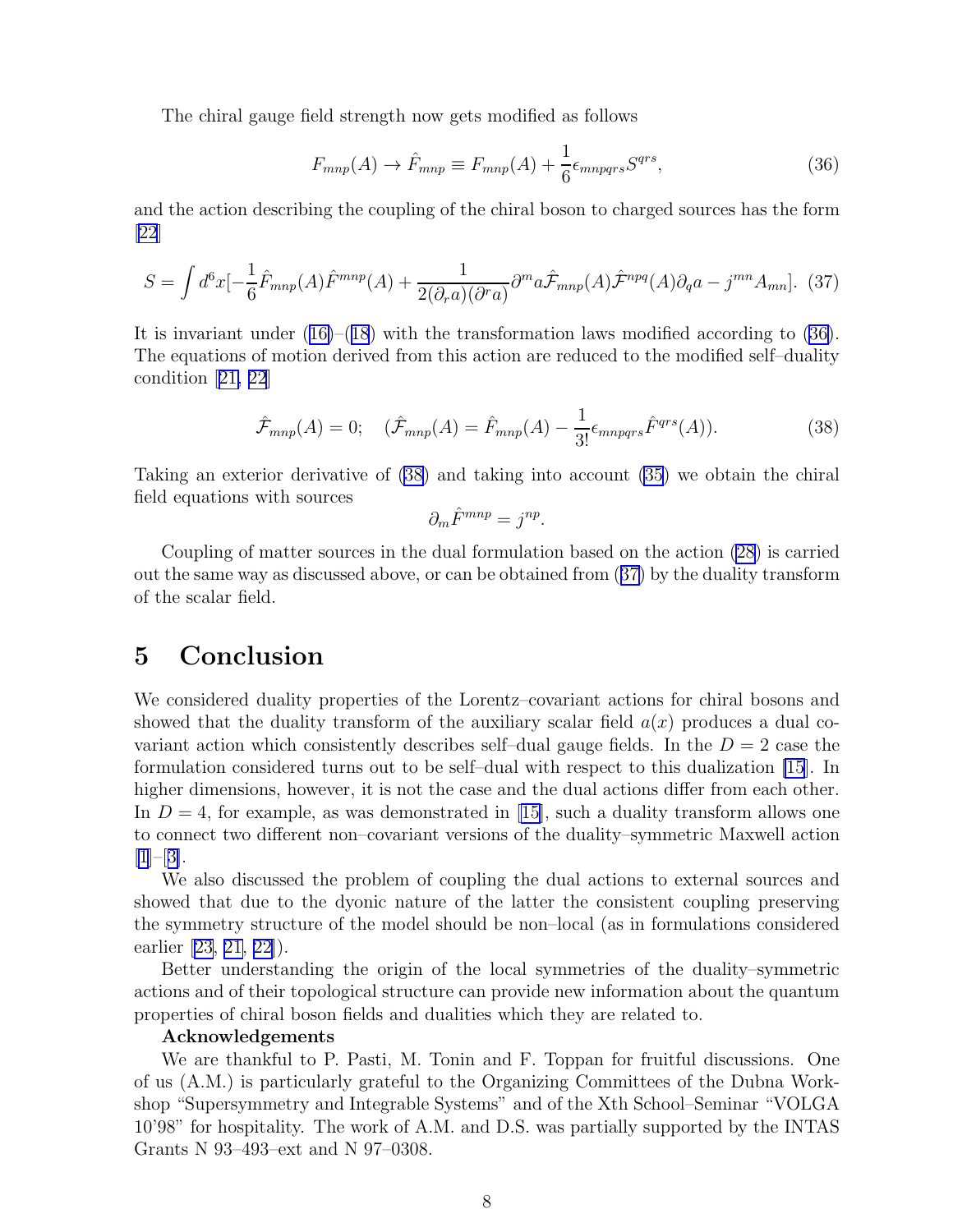# <span id="page-8-0"></span>References

- [1] D. Zwanziger, Phys. Rev. D3 (1971) 880.
- [2] S. Deser and C. Teitelboim, Phys. Rev. D13 (1976) 1592; S. Deser, J. Phys. A Math. Gen. 15 (1982) 1053.
- [3] J.H. Schwarz and A. Sen, Nucl. Phys. B411 (1994) 35.
- [4] P. Pasti, D. Sorokin and M. Tonin, Phys. Lett. 352B (1995) 59; Phys. Rev. D52 (1995) R4277.
- [5] P.Pasti, D. Sorokin and M. Tonin, in Leuven Notes in Mathematical and Theoretical Physics, (Leuven University Press) Series B v.6, (1996) 167.
- [6] B. McClain, Y. S. Wu and F. Yu, Nucl. Phys. B343 (1990) 689; C. Wotzasek, Phys. Rev. Lett. 66 (1991) 129.
- [7] I. Martin and A. Restuccia, Phys. Lett. 323B (1994) 311; F.P. Devecchi and M. Henneaux, Phys. Rev. D45 (1996) 1606; I. Bengtsson and A. Kleppe, Int. J. Mod. Phys. A12 (1997) 3397; N. Berkovits, *Phys. Lett.* **388B** (1996) 743; *Phys. Lett.* **395B** (1997) 28; *Phys. Lett.* 398B (1997) 79.
- [8] P. Pasti, D. Sorokin and M. Tonin, Phys. Rev. D55 (1997) 6292.
- [9] R. Floreanini and R. Jackiw, Phys. Rev. Lett. 59 (1987) 1873.
- [10] M. Henneaux and C. Teitelboim, in Proc. Quantum Mechanics of Fundamental Systems 2, Santiago, 1987, p. 79; Phys. Lett. 206B (1988) 650.
- [11] P. Pasti, D. Sorokin and M. Tonin, Phys. Lett. 398B (1997) 41; I. Bandos, K. Lechner, A. Nurmagambetov, P. Pasti, D. Sorokin and M. Tonin, Phys. Rev. Lett. 78 (1997) 432; Phys. Lett. 408B (1997) 135; M. Aganagic, J. Park, C. Popescu and J. H. Schwarz, Nucl. Phys. B496 (1997) 191.
- [12] I. Bandos, N. Berkovits and D. Sorokin, Nucl. Phys. B522 (1998) 214.
- [13] G. Dall'Agata, K. Lechner and D. Sorokin, Class. Quantum Grav. 14 (1997) L195; G. Dall'Agata, K. Lechner and M. Tonin, D=10 N=IIB Supergravity: Lorentz– invariant Actions and Duality, [hep-th/9806140](http://arxiv.org/abs/hep-th/9806140).
- [14] G. Dall'Agata and K. Lechner, Nucl. Phys. B511 (1998) 326; G. Dall'Agata, K. Lechner and M. Tonin, Nucl. Phys. B512 (1998) 179.
- [15] A. Maznytsia, C. Preitschopf and D. Sorokin, Duality of Self–Dual Actions, hepth/9805110.
- [16] W. Siegel, Nucl. Phys. **B238**, 307 (1984); S. J. Gates, Jr. and W. Siegel, Phys. Lett. B206 (1988) 631.
- [17] C. Imbimbo and A. Schwimmer, Phys. Lett. B193, 455 (1987).